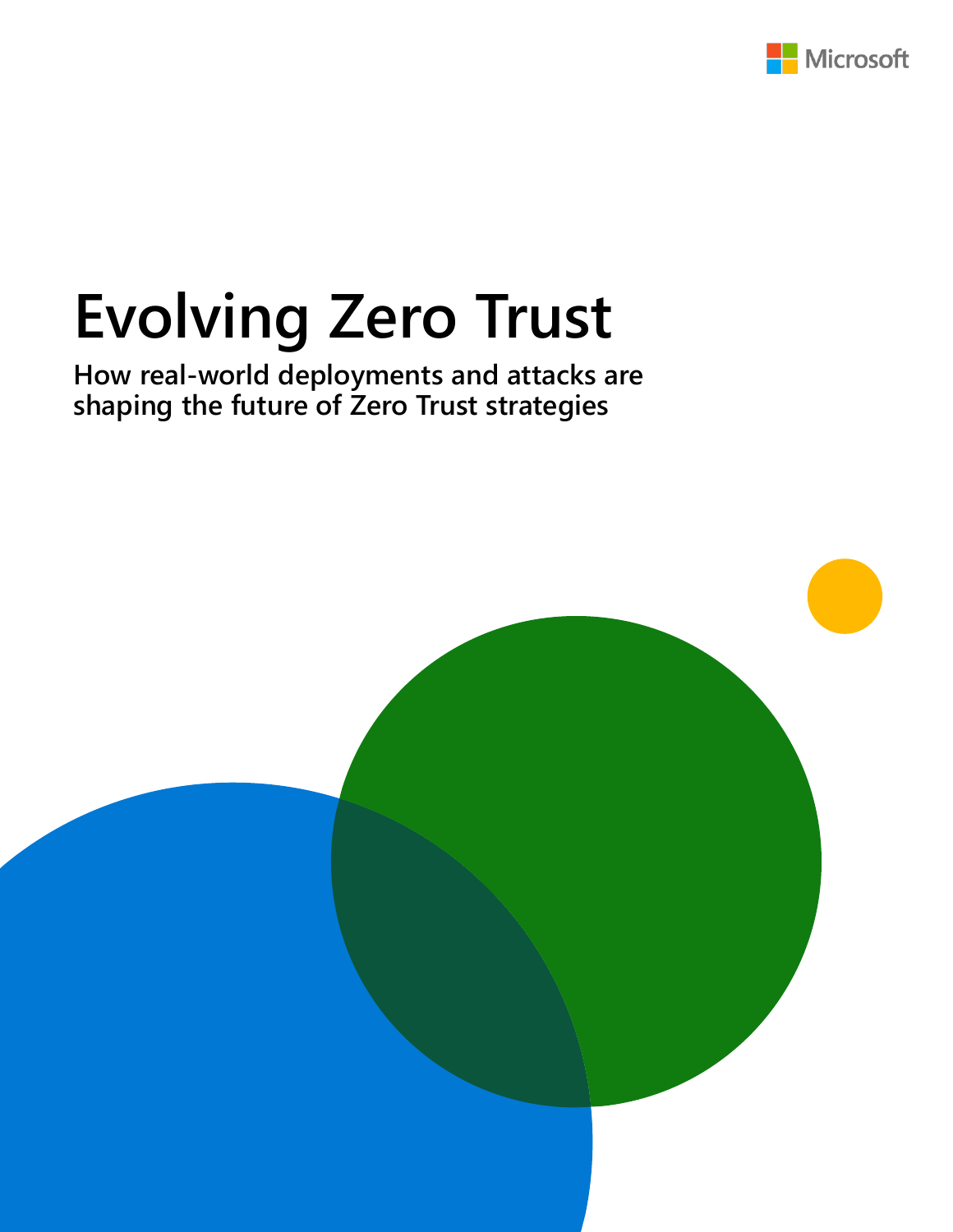### **Abstract**

Microsoft has helped thousands of organizations evolve their Zero Trust deployments to respond to transitions to remote and now hybrid work in parallel with a growing intensity and sophistication of cyberattacks. This paper distills what we've learned from these customers informing the trends evolving Zero Trust, the updates to our viewpoint of this model from an architecture and implementation maturity perspective, and key recommendations to ensure you're best prepared for our new reality.

### **Introduction**

Zero Trust is the essential security strategy for today's reality. In 2020, the global pandemic compelled nearly every organization to embrace a Zero Trust strategy as employees went remote, virtual private networks (VPNs) were breached or overwhelmed, and digital transformation became critical to organizational sustainability. The mandate emerged for a Zero Trust approach to verify and secure every identity, validate device health, enforce least privilege, and capture and analyze telemetry to better understand and secure the digital environment. Governments and businesses worldwide recognized this imperative and accelerated the adoption of a Zero Trust strategy. Through supporting thousands of deployments and observing the expanding threat landscape, we have revised and evolved the Zero Trust architecture and maturity model we released two years ago based on what we have learned. We want to share those learnings for organizations to implement today and tomorrow.

**Zero Trust is a proactive, integrated approach to security across all layers of the digital estate that explicitly and continuously verifies every transaction, asserts least privilege, and relies on intelligence, advanced detection, and real-time response to threats.**

### **Five lessons learned over the last two years**

#### **1. Improve user experience and productivity with Zero Trust.**

Zero Trust enabled users to safely work from home, enroll new devices from anywhere, hold secure meetings, and achieve new levels of productivity. Successful Zero Trust deployments use all available telemetry to prioritize user experience and business enablement, and more effectively delegate responsibilities to the right level of the organization. These organizations further empower users and admins with automatic protection and security insights that allow them to execute with confidence and agility.

### **A Zero Trust approach empowers people to work productively and securely when, where, and how they want.**

### **2. Apply Zero Trust to your entire digital estate.**

Recent nation-state attacks demonstrate that attackers will exploit any vulnerability. In our observations, the organizations that fared best against such attacks had embraced Zero Trust strategies broadly. These organizations began with a full inventory and assessment of resources across on-premises and cloud environments, prioritizing protections based on their relative

importance to the business. This was coupled with verifying and protecting all aspects of their digital estate—including all human and non-human identities, endpoint platforms, networks, microservices, virtual machines, and workloads.

**Implementing Zero Trust requires a comprehensive vision and plan, prioritizing milestones based on the most important assets first.**

**Multi-factor authentication (MFA) reduces the effectiveness of identity attacks by more than 99%**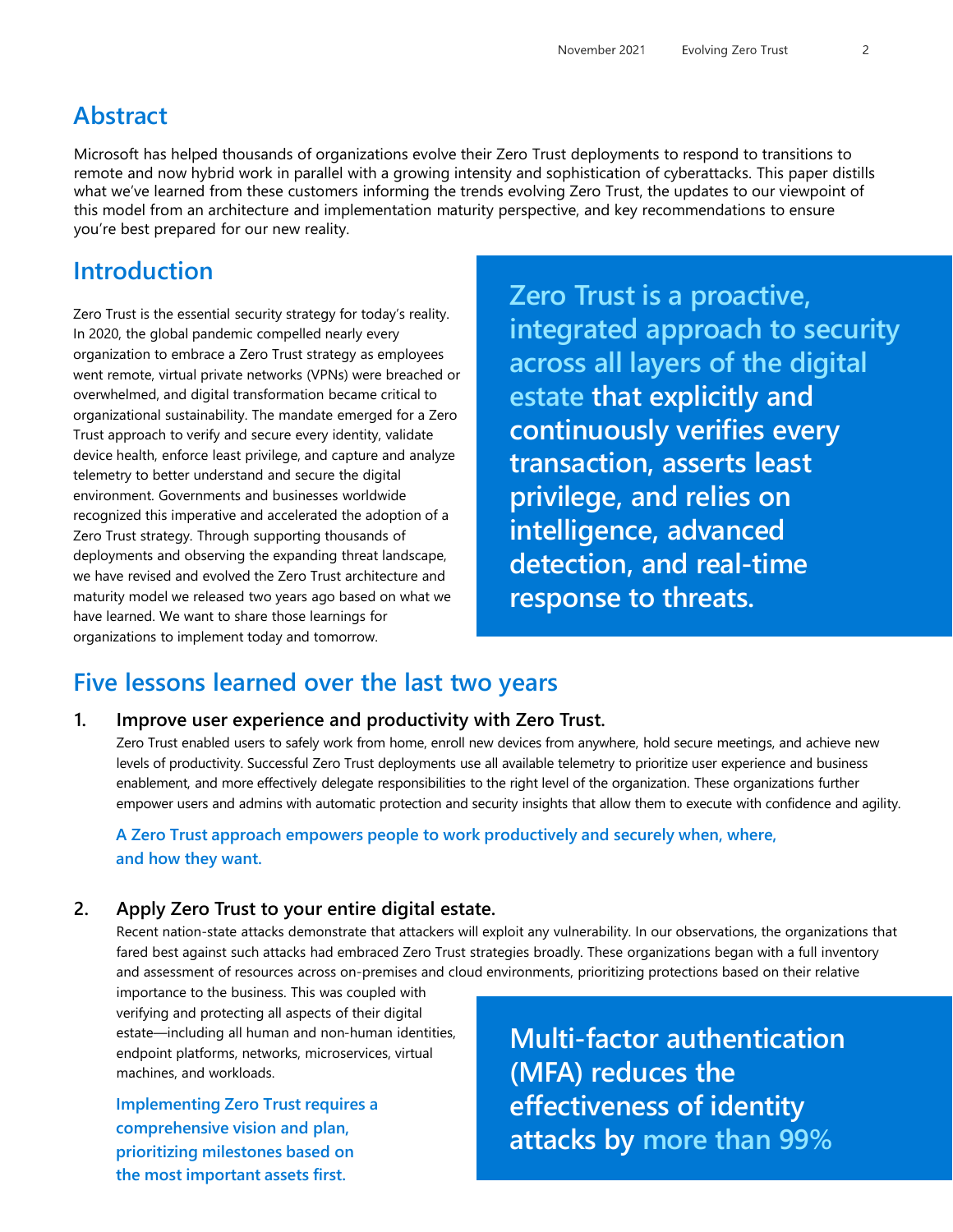### **Five lessons learned over the last two years (continued)**

#### **3. Integrate verification and controls across security pillars.**

Attackers exploit gaps exposed by siloed programs and processes. To prevent incursions, end-to-end visibility and control across the security estate is critical. Organizations with separate tools to monitor individual aspects like network, internet access, and internet triage will lack a complete view of their estate. Integrating controls and telemetry across security pillars enables organizations to apply unified policies and enforce them consistently, resulting in a more robust security posture.

**Unifying strategy and security policy with Zero Trust breaks down siloed information technology (IT) teams to enable better visibility and protection across the IT stack.**

#### **4. Monitor your security posture with strong governance.**

Strong governance is directly linked to the performance of Zero Trust initiatives. Organizations with advanced strategies verify business security assertions by regularly validating technical security assertions like "is this device registered" or "is this data confidential?" The best Zero Trust strategies are founded on governance models that ensure the integrity of data to drive continuous assessment and improvement. Analyzing these productivity and security signals also helps evaluate security culture, identifying areas for improvement or best practices.

**Enforcing strong governance with a Zero Trust approach includes validating business assertions, assessing security posture, and understanding the impact of security culture.**

#### **5. Automate to simplify and strengthen your security posture.**

Automation is critical to a robust and sustainable security program. The best Zero Trust deployments automate routine tasks like resource provisioning, access reviews, and attestation. These organizations use machine learning and AI in threat protection tactics like security automation and orchestration to defend themselves, enabling them to build back infrastructure quickly after an attack. Given the inundation of threat notifications and alerts hitting the security operations center (SOC) today, automation is critical to managing the digital environment at the speed and scale needed to keep up with today's attacks.

### **A Zero Trust approach prioritizes routine task automation, reducing manual efforts so security teams can focus on critical threats.**

### **Guiding principles of Zero Trust**

Real-life deployments have tested and proven the core principles of a successful Zero Trust strategy.

#### **Verify explicitly**

Always make security decisions using all available data points, including identity, location, device health, resource, data classification, and anomalies.

#### **Use least privilege access**

Limit access with just-in-time and just-enough-access Limit access with just-in-time and just-enough-access **Limit Zero Trust deployments apply least** and risk-based adaptive polices.

#### **Assume breach**

Minimize blast radius with micro-segmentation, end-toend encryption, continuous monitoring, and automated threat detection and response.

**Verify explicitly has expanded to include verifying the software in your supply chain**

**privilege access to infrastructure, ensuring compartmentalized access to systems which can add or modify permissions or policies**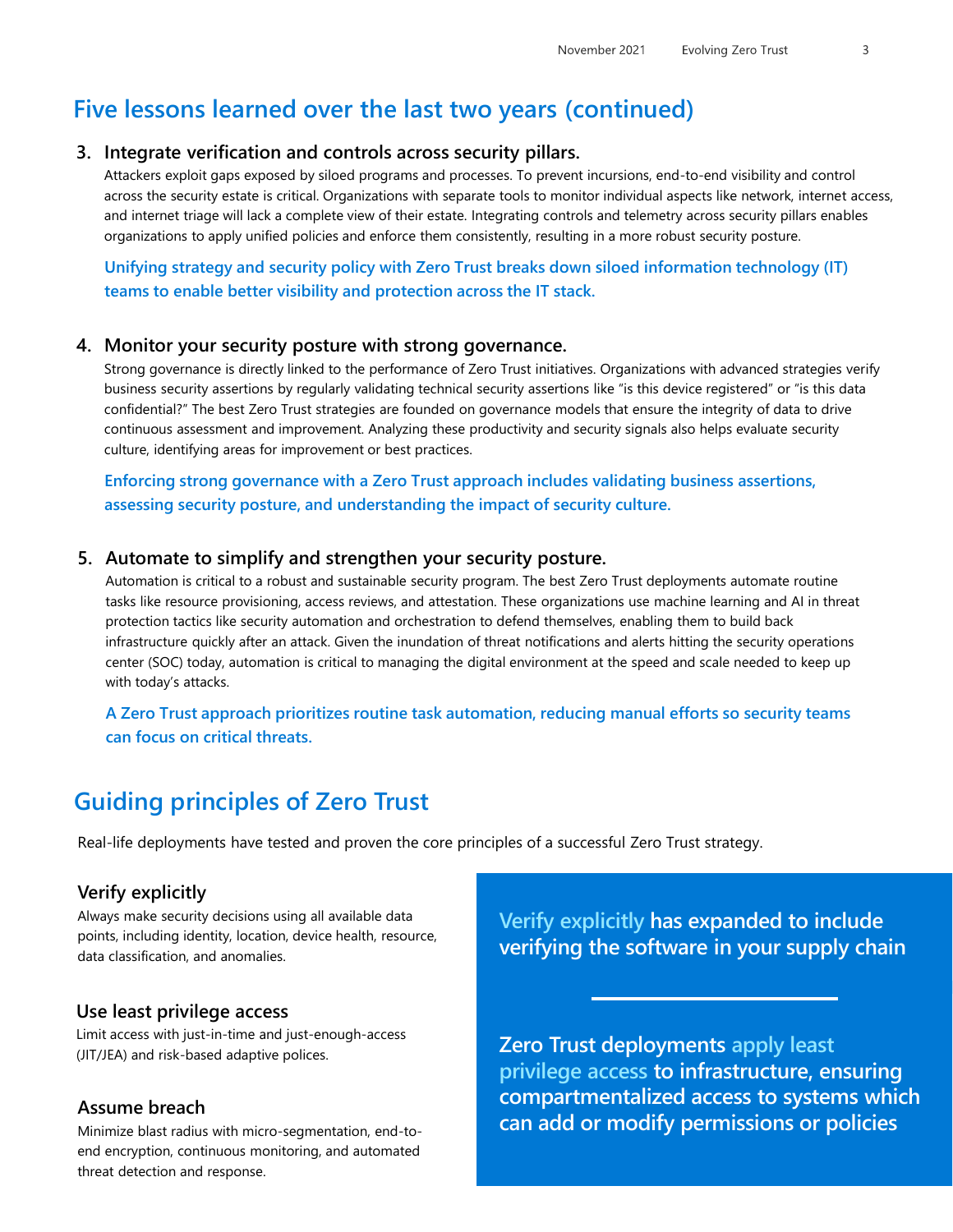### **Zero Trust architecture**

Learnings from the past two years refined our Zero Trust architecture to emphasize the critical importance of integrating policy enforcement and automation, threat intelligence, and threat protection across security pillars. These integrated elements act upon telemetry across every pillar to inform decisions with real-time signals.



### **Maturity model**

Gauge where your organization is in its Zero Trust journey with the following questions:



- Do you have visibility into device compliance, cloud environments, and logins to detect anomalous activity?
- Are your networks segmented to prevent unlimited lateral movement inside the firewall perimeter?
- Can you correlate security signals across multiple pillars to detect advanced threats and quickly take action?
- Are you proactively finding and fixing vulnerabilities from misconfigurations and missing patches to reduce threat vectors?
- response across security pillars to react more quickly to advanced threats?
- Are you analyzing productivity and security signals to help drive user experience optimization through selfhealing and actionable insights?

*See Appendix of this document for definitions of architecture components and a full breakdown of the maturity model by security pillar.*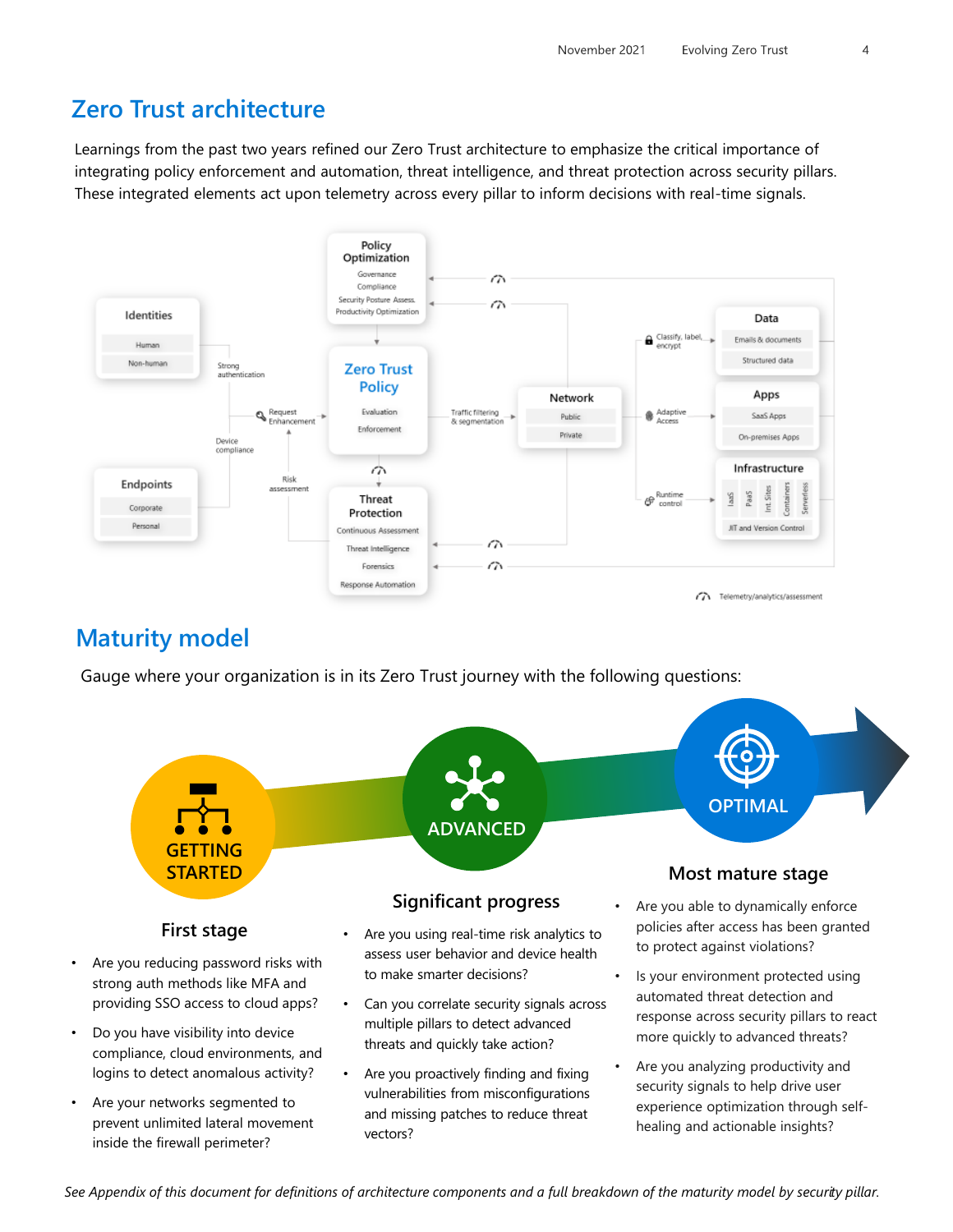### **What's next for Zero Trust**

Zero Trust is a dynamic model that will continue to evolve. Here are the trends that Microsoft expects to accelerate:

#### **Deeper integration across pillars will simplify unified policy enforcement.**

The focus of Zero Trust is shifting from securing individual pillars with the right policies and controls to policy unification across pillars, ensuring consistent enforcement and holistic protection. For example, the policy unification between identity and endpoints has already been possible. Now we're seeing the convergence of access controls between identity and network, allowing security teams to apply granular, consistent policies for all users to all resources. Going forward, such policy unification will extend to more Zero Trust pillars so that security teams can automate enforcement across their entire estate and achieve an even stronger security posture.

#### **Threat intelligence and automated response will further empower security teams.**

As attacks become more sophisticated and extensive, threat intelligence is critical to correlate signals across pillars and prioritize incidents. Integrated extended detection and response (XDR) across pillars will play a pivotal role providing the end-to-end visibility and automated response to protect assets, remediate threats, and support investigations. This approach will also empower security teams with the time and telemetry they need to detect, deter, and defeat the most critical attacks and risks they face, both internally and externally.

### **Software and DevOps processes will be informed by Zero Trust principles.**

User access to code and development tools will utilize just-in-time and just-enough-access to minimize the exposure of secure information and resources. Organizations will explicitly verify application and software security integrity using in-house and external testing. Modern applications and network management tools will continuously verify signals and enforce policies in real time to protect data more effectively. Organizations will be able to implement a Zero Trust approach without needing to retrofit applications. Native integrations, built-in connectors, and configurable application program interfaces (APIs) will simplify the effort required to integrate across vectors.

#### **Zero Trust will increase the efficiency of security posture management.**

As security tools become more intelligent, they will empower IT and help simplify the complexity of configuring and managing policies. Zero Trust posture management will assess risks like configuration drift, missed software patches, and gaps in security policies. As posture management tools mature, we expect them to better support organizations improving their posture by identifying areas for improvement based on best practices and historical context, enable one-click configuration changes, and offer impact assessments to optimize coverage and rollouts that enhance end-user productivity.

#### **Advisory competencies will play a vital role in adapting and scaling Zero Trust.**

With nearly every organization implementing or preparing to implement Zero Trust architecture, security services will be essential to address IT skills shortages, staff capacity, and strengthen security posture. As the silos between security pillars are broken down, security advisory services will evolve to more efficiently adapt Zero Trust strategies to the requirements of organizations varying in size and industry.

### **Conclusion**

Zero Trust is an imperative for business, technology, and security teams working to protect everything as it is, and as it could be. It is an ongoing journey for security professionals, but getting started begins with simple first steps, a continuing sense of urgency, and continuous iterative improvements. Beyond the lessons and trends covered in this document, the included technical guidance and resources can help your teams start or advance your Zero Trust journey.

### **Guidance and technical resources**

The following resources will expand upon the principles, lessons learned, and requirements covered earlier to provide actionable guidance and help accelerate your Zero Trust readiness:

- Assess your maturity stage with our **[Zero Trust Maturity Assessment](https://www.microsoft.com/en-us/security/business/zero-trust/maturity-model-assessment-tool?activetab=solution-wizard%3aprimaryr1)**
- For a repository of technical resources, check out the [Zero Trust Guidance Center](https://docs.microsoft.com/en-us/security/zero-trust/).
- For developers and partners, check out the [Zero Trust Guidance Center for resources on technology partner integrations](https://docs.microsoft.com/en-us/security/zero-trust/integrate/overview).
- Learn about our own Zero Trust deployment journey at [Microsoft Digital Inside Track.](https://www.microsoft.com/en-us/itshowcase/transitioning-to-modern-access-architecture-with-zero-trust)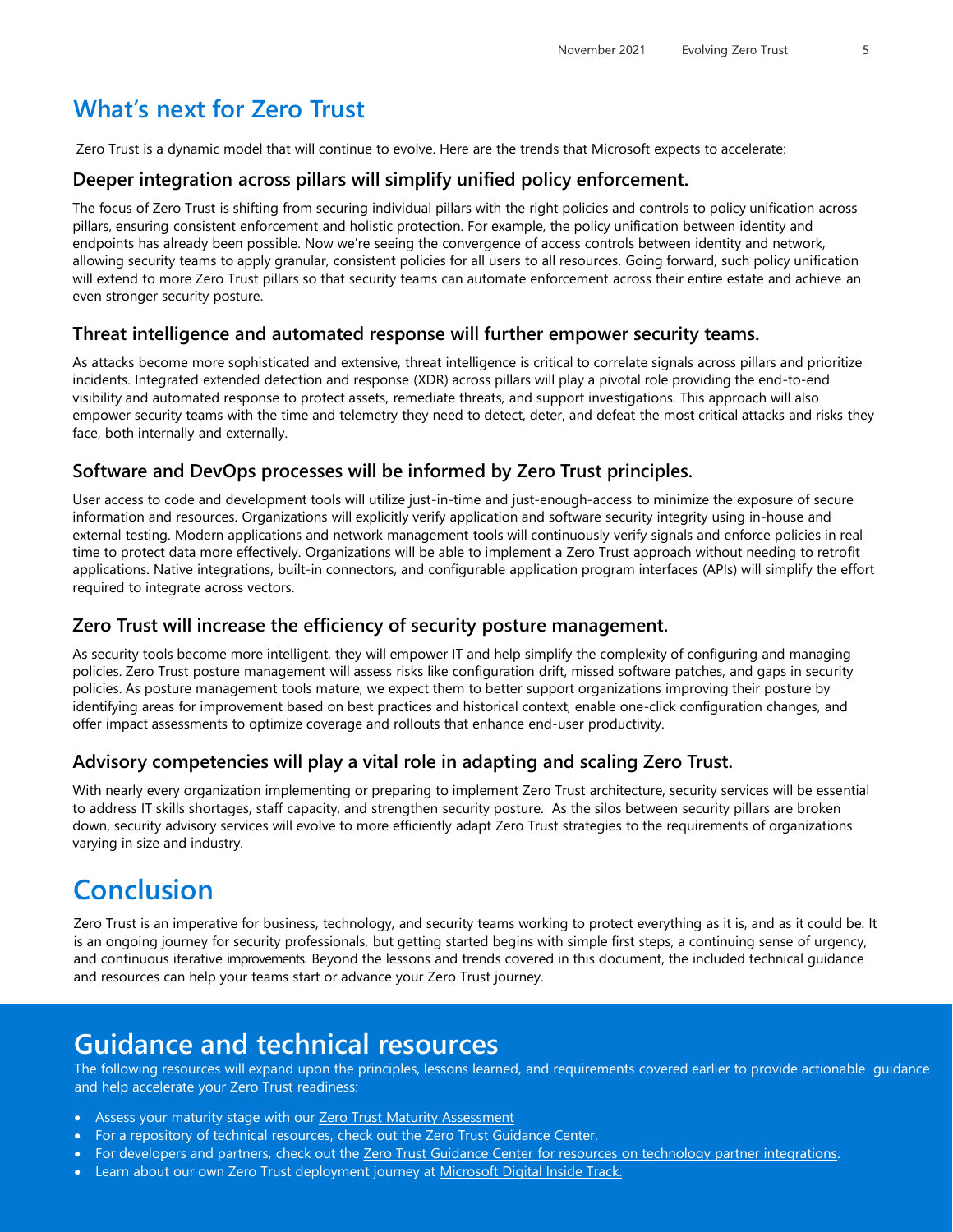# **Appendix**

### **Zero Trust Architecture components**

| <b>Security Pillar</b>     | <b>Definition</b>                                                                                                                                                                                                                                                                                                                                                                                                                                                                                                                                                                              |  |
|----------------------------|------------------------------------------------------------------------------------------------------------------------------------------------------------------------------------------------------------------------------------------------------------------------------------------------------------------------------------------------------------------------------------------------------------------------------------------------------------------------------------------------------------------------------------------------------------------------------------------------|--|
| <b>Identities</b>          | Identities—whether they represent people, workloads, endpoints, or IoT devices—define the<br>Zero Trust control plane. When an identity attempts to access a resource, we need to verify that<br>identity with strong authentication and ensure access is compliant and typical for that identity<br>and follows least privilege access principles.                                                                                                                                                                                                                                            |  |
| <b>Endpoints</b>           | Once an identity has been granted access to a resource, data can flow to a variety of different<br>devices-from IoT devices to smartphones, BYOD to partner managed devices, and on-<br>premises workloads to cloud hosted servers. This diversity creates a massive attack surface<br>area, requiring we monitor and enforce device health and compliance for secure access.                                                                                                                                                                                                                  |  |
| <b>Networks</b>            | All data is ultimately accessed over network infrastructure. Networking controls can provide<br>critical "in pipe" controls to enhance visibility and help prevent attackers from moving laterally<br>across the network. Networks should be segmented (including deeper in-network micro<br>segmentation) and real-time threat protection, end-to-end encryption, monitoring, and<br>analytics should be employed.                                                                                                                                                                            |  |
| <b>Applications</b>        | Applications and APIs provide the interface by which data is consumed. They may be legacy<br>on-premises, lift-and-shifted to cloud workloads, or modern SaaS applications. Controls and<br>technologies should be applied to discover shadow IT, ensure appropriate in-app permissions,<br>gate access based on real-time analytics, monitor for abnormal behavior, control user actions,<br>and validate secure configuration options.                                                                                                                                                       |  |
| Data                       | Ultimately, security teams are focused on protecting data. Where possible, data should remain<br>safe even if it leaves the devices, apps, infrastructure, and networks the organization controls.<br>Data should be classified, labeled, and encrypted, and access restricted based on those<br>attributes.                                                                                                                                                                                                                                                                                   |  |
| Infrastructure             | Infrastructure (whether on-premises servers, cloud-based VMs, containers, or micro-services)<br>represents a critical threat vector. Assess for version, configuration, and JIT access to harden<br>defense, use telemetry to detect attacks and anomalies, and automatically block and flag risky<br>behavior and take protective actions.                                                                                                                                                                                                                                                    |  |
| <b>Policy optimization</b> | The organization-specific security policies applied throughout an organization's programs<br>across the entire digital estate. The policies are optimized for business processes, governance,<br>compliance, and the end user experience.                                                                                                                                                                                                                                                                                                                                                      |  |
| <b>Policy enforcement</b>  | The Zero Trust policy intercepts the request, and explicitly verifies signals from all 6<br>foundational elements based on policy configuration and enforces least privileged access.<br>Signals include the role of the user, location, device compliance, data sensitivity, application<br>sensitivity and much more. In additional to telemetry and state information, the risk assessment<br>from threat protection feeds into the policy to automatically respond to threats in real-time.<br>Policy is enforced at the time of access and continuously evaluated throughout the session. |  |
| <b>Threat protection</b>   | Telemetry and analytics from all the 6 foundational elements feeds into the threat protection<br>system with our Zero Trust architecture. Large amounts of telemetry and analytics enriched by<br>threat intelligent generates high quality risk assessments that can either be manually<br>investigated or automated. The risk assessment feeds into the policy engine for real-time<br>automated threat protection.                                                                                                                                                                          |  |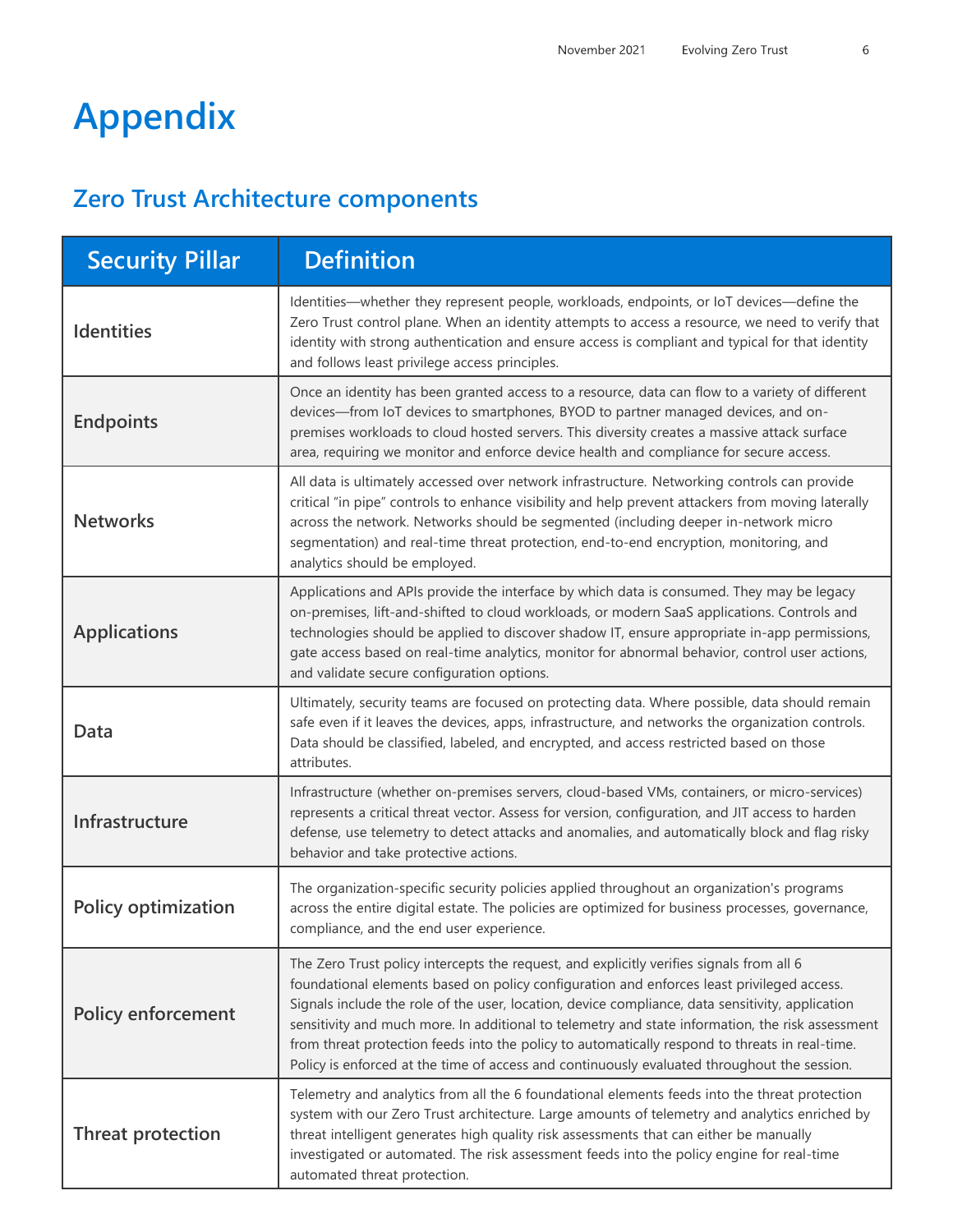# **Appendix**

## **Maturity Model table, part 1 of 2**

|                     | <b>Getting Started</b>                                                                                                                                                                                                                                                                                                            | <b>Advanced</b>                                                                                                                                                                                                                                                                                                                                                | <b>Optimal</b>                                                                                                                                                                                                                                                                                                                                                                                                                                     |
|---------------------|-----------------------------------------------------------------------------------------------------------------------------------------------------------------------------------------------------------------------------------------------------------------------------------------------------------------------------------|----------------------------------------------------------------------------------------------------------------------------------------------------------------------------------------------------------------------------------------------------------------------------------------------------------------------------------------------------------------|----------------------------------------------------------------------------------------------------------------------------------------------------------------------------------------------------------------------------------------------------------------------------------------------------------------------------------------------------------------------------------------------------------------------------------------------------|
| Identity            | • Authentication using a weak<br>credential such as password<br>• Cloud identity federates with<br>on-premises system and some<br>apps connected with the cloud<br>identity provider<br>• Manual provisioning,<br>governance, and limited<br>visibility into risk                                                                 | • Authentication using strong<br>authentication such as MFA<br>• Most apps are federated with<br>cloud identity for authentication,<br>authorization, provisioning, and<br>deprovisioning<br>• Visibility into identity and<br>session risk                                                                                                                    | • Authentication using passwordless<br>and phishing resistant methods<br>• All apps are modern and federated<br>with cloud identity for<br>authentication, authorization,<br>provisioning, and deprovisioning<br>• Automated access reviews ensure<br>proper management of group<br>memberships, access to apps, and<br>role assignments                                                                                                           |
| Endpoints           | • On-premises management<br>using basic endpoint<br>protection (EPP)<br>• Configuration settings<br>managed with Group Policy<br>• Limited visibility into<br>compliance                                                                                                                                                          | • On-premises management<br>connected to cloud MDM for<br>security configuration and<br>devices registered with cloud<br>identity<br>• Compliance enforcement based<br>on device posture on first access<br>• EPP + EDR to include post-<br>breach monitoring and response<br>coverage, basic automatic<br>remediation playbooks                               | • Device health, antimalware status,<br>and security are constantly<br>monitored and validated<br>• Device security settings enforced<br>with baselines across all devices<br>• EPP + EDR + TVM for posture<br>management, advanced automatic<br>remediation playbooks, and XDR<br>integration                                                                                                                                                     |
| Network             | • Permissions are manually<br>managed and static<br>• Some internet resources are<br>accessible to users directly;<br>VPNs and open networks<br>provide access to majority of<br>resources.<br>• Workloads are monitored for<br>known threats and static traffic<br>filtering; Some internal and<br>external traffic is encrypted | • Permissions are managed with<br>policy and adjusted based on<br>recommendations<br>• Access across sensitive<br>workloads is isolated by session;<br>cloud apps, internet resources,<br>and sensitive private networks<br>are accessible without location-<br>assumed trust<br>• Traffic is monitored; most<br>internal and external traffic is<br>encrypted | • Adaptive access policies explicitly<br>check evolving permissions<br>automatically to resources based<br>on risk and usage<br>• All sessions are continuously<br>evaluated for policy violations and<br>access is revoked dynamically,<br>based on data signals powered by<br>a cloud-based service<br>• Traffic is monitored to identify<br>potential threats and dynamic<br>signaling; All data and network<br>traffic is encrypted end-to-end |
| <b>Applications</b> | • Cloud shadow IT risk is<br>assessed, and critical apps are<br>monitored and controlled<br>• Some critical cloud apps are<br>accessible to users                                                                                                                                                                                 | • On-premises apps are internet-<br>facing<br>• Cloud apps are configured with<br>SSO                                                                                                                                                                                                                                                                          | • All apps are available using least<br>privilege access with continuous<br>verification<br>• Dynamic control is in place for all<br>apps with in-session monitoring<br>and response                                                                                                                                                                                                                                                               |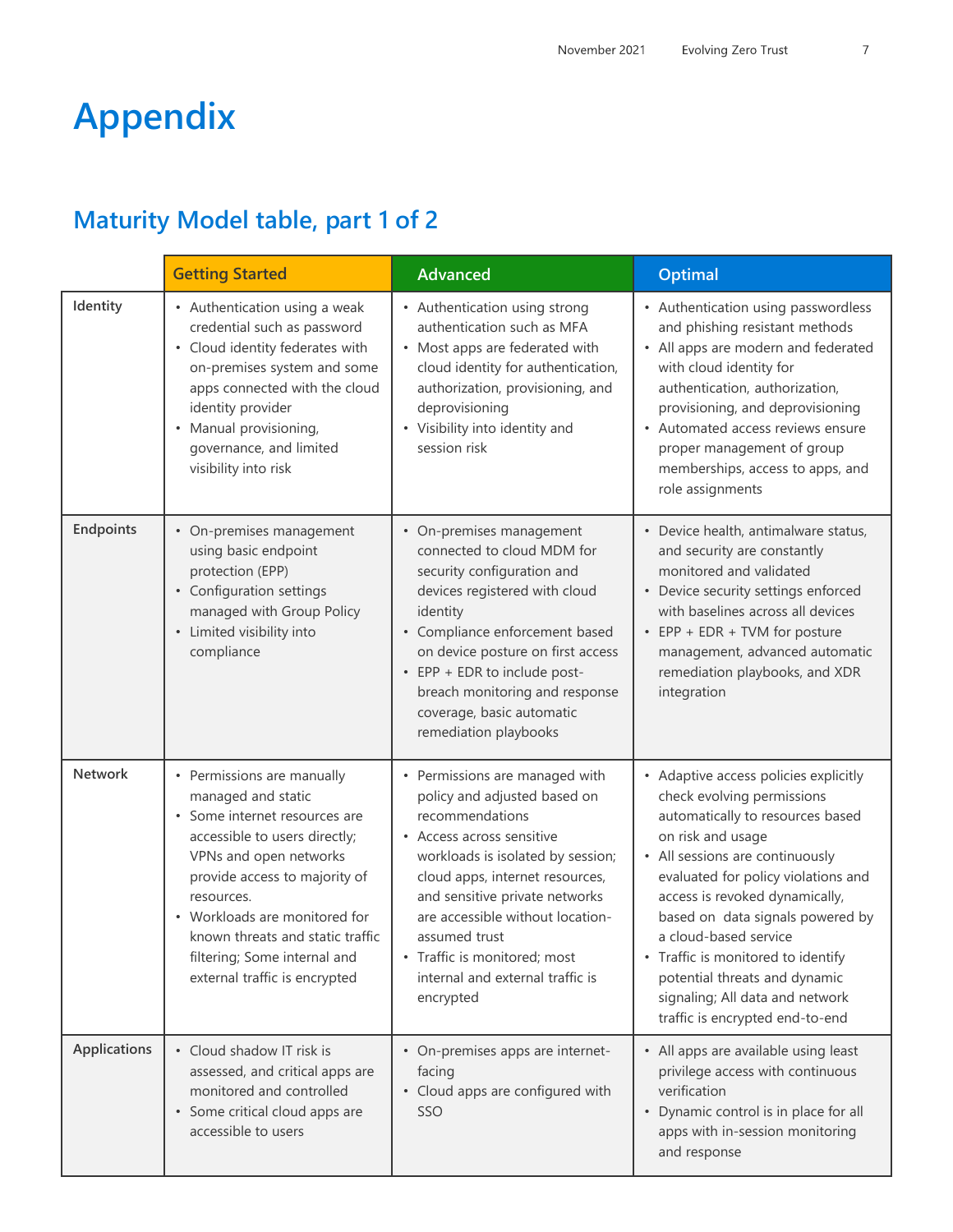# **Appendix**

### **Maturity Model table, part 2 of 2**

|                       | <b>Getting Started</b>                                                                                                                                                                                                                                                                                 | <b>Advanced</b>                                                                                                                                                                                                                                                                                                            | <b>Optimal</b>                                                                                                                                                                                                                                                                                                                              |
|-----------------------|--------------------------------------------------------------------------------------------------------------------------------------------------------------------------------------------------------------------------------------------------------------------------------------------------------|----------------------------------------------------------------------------------------------------------------------------------------------------------------------------------------------------------------------------------------------------------------------------------------------------------------------------|---------------------------------------------------------------------------------------------------------------------------------------------------------------------------------------------------------------------------------------------------------------------------------------------------------------------------------------------|
| Data                  | • Rule-based and keyword<br>methods are used to discover<br>and classify sensitive data<br>across some locations, apps,<br>services<br>• Access is governed by<br>perimeter control, not data<br>sensitivity<br>• Sensitivity labels are applied<br>manually, with inconsistent<br>data classification | • Automated discovery and<br>classification across all locations,<br>apps, and services and<br>heterogenous data types<br>• Access is governed irrespective<br>of perimeter or app boundary<br>• Restricting flow of sensitive data                                                                                        | • Continuous discovery and<br>correlation of signals using<br>machine learning to identity data<br>exfiltration risks<br>• Access decisions are governed by a<br>cloud security policy engine<br>• Proactive data governance and risk<br>assessment                                                                                         |
| Infrastructure        | • Permissions are managed<br>manually across environments<br>• Configuration management of<br>VMs and servers on which<br>workloads are running                                                                                                                                                        | • Workloads are monitored and<br>alerted for abnormal behavior<br>• Every workload is assigned app<br>identity<br>• Human access to resources<br>requires just-in-time                                                                                                                                                     | • Unauthorized deployments are<br>blocked and alert is triggered<br>• Granular visibility and access<br>control are available across all<br>workloads<br>• User and resource access is<br>segmented for each workload                                                                                                                       |
| Threat<br>protection  | • Reactive threat and<br>vulnerability detection<br>• Pre-breach protection using<br>tools like AV for endpoints,<br>EOP for email<br>• Isolated or siloed security and<br>response<br>• Basic endpoint monitoring                                                                                     | • Proactive threat and vulnerability<br>detection and post-breach<br>response<br>• Automated investigation and<br>remediation (AIR) enabled for<br>test groups and basic threats<br>• XDR capabilities across at least<br>two security pillars and some<br>security information and event<br>management (SIEM) integration | • AIR has been fully enabled<br>• Actively using threat analytics,<br>threat intelligence, and<br>recommended mitigations to close<br>vulnerabilities and<br>misconfigurations<br>• XDR capabilities applied across all<br>pillars and fully integrated with<br>SIEM for advanced threat hunting,<br>detection, response, and<br>prevention |
| Policy<br>enforcement | • Access decisions are based on<br>limited signals<br>• Access decisions are not<br>centralized<br>• Access decisions are made at<br>only the time of access and<br>are not continuous                                                                                                                 | • Access decisions are based on<br>signals from at least two pillars<br>• Centralized policy engine used<br>to make access decisions                                                                                                                                                                                       | • Access decisions are based on<br>signals from all pillars<br>• Decisions are continuously<br>evaluated, and policy is enforced in<br>real time<br>• Real-time threat assessment used<br>in access decision                                                                                                                                |